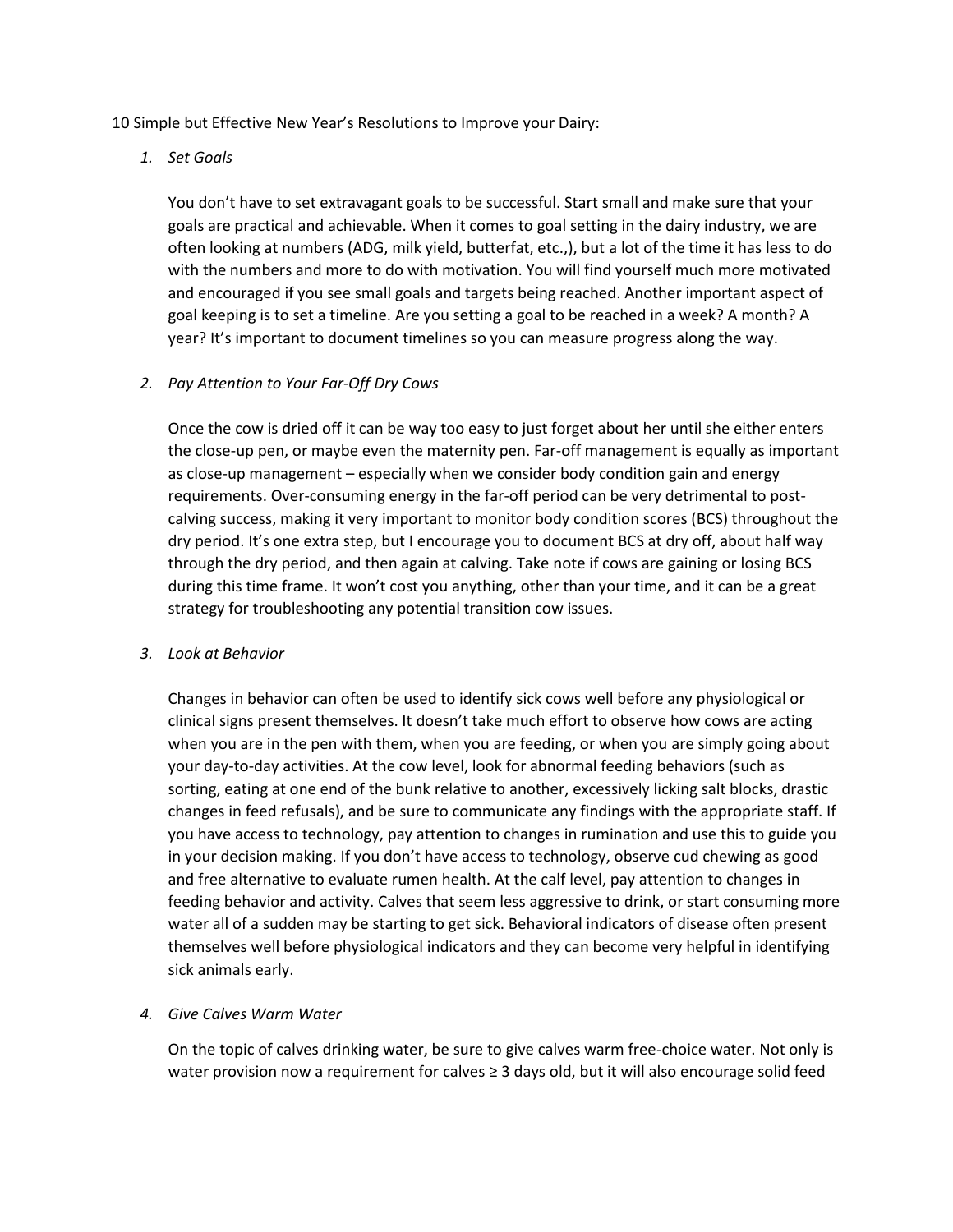intake and promote growth. Regardless of how you are providing water (bucket, trough, etc.,), make sure that it is clean and fresh.

*5. Clean Your Lights and Fans*

This is one that can easily get overlooked, but you'd be surprised of how big of a difference it can make! Set a reminder on your phone to clean the lights and fans (in all your animal facilities) at least twice a year.

*6. Clean the Water Troughs* 

Water is the most important nutrient to the cow, yet it is so easily overlooked. Water troughs should be cleaned often to reduce bacterial growth and improve water quality. It will take a little bit of time, but a little bit of elbow grease and maybe even some disinfectant will go a long way. Clic[k here](https://www.progressivedairy.com/topics/herd-health/ask-a-vet-how-to-clean-and-disinfect-water-troughs) to read an article on proper dilution rates if you want to learn more. You may also want to test your water on an annual basis to make sure the mineral levels are where they need to be.

## *7. Improve Your Record Keeping*

Record keeping can be a pain in the butt if you don't have a good system in place, but it provides very meaningful and important data for your farm. Keeping good treatment records is the most obvious, but keeping good observational records can also be very beneficial for early disease intervention. If you aren't using a computer record keeping system, that is okay! There are many resources out there for keeping good hand-written records that can be just as effective. Reach out if you would like templates or need help with getting started on record keeping.

# *8. Remember: it's not always the nutritionist fault!*

It's very apparent from working with farmers that when things are running smoothly and cows are making lots of milk, the nutritionist is the best person in the room. But when things are going poorly… well, that's a different story. This year, I encourage you to adopt a different way of thinking and communicating with your nutritionist. If things on the farm start heading south, start by brainstorming what you perceive the problem to be. Then, initiate a conversation with him/her. Your nutritionist will value hearing your perception on the situation and will appreciate that you are invested in coming up with a solution. It's very important to remember that nutrition can only take the herd so far, and that management plays an equally important role. If you are interested in learning more on how to improve communication with your nutritionist and better understand the diets in front of you, click [here](https://www.youtube.com/watch?v=1EFLPLp519g) to watch a recording of our past webinar titled "It's Always My Nutritionist's Fault! Understanding Diets and Improving Communication on Your Dairy".

# *9. Ask for Help*

This one may seem a little counter intuitive to all the hard-working dairy farmers out there, but it is okay to ask for help! There are many great resources at your fingertips, whether they are